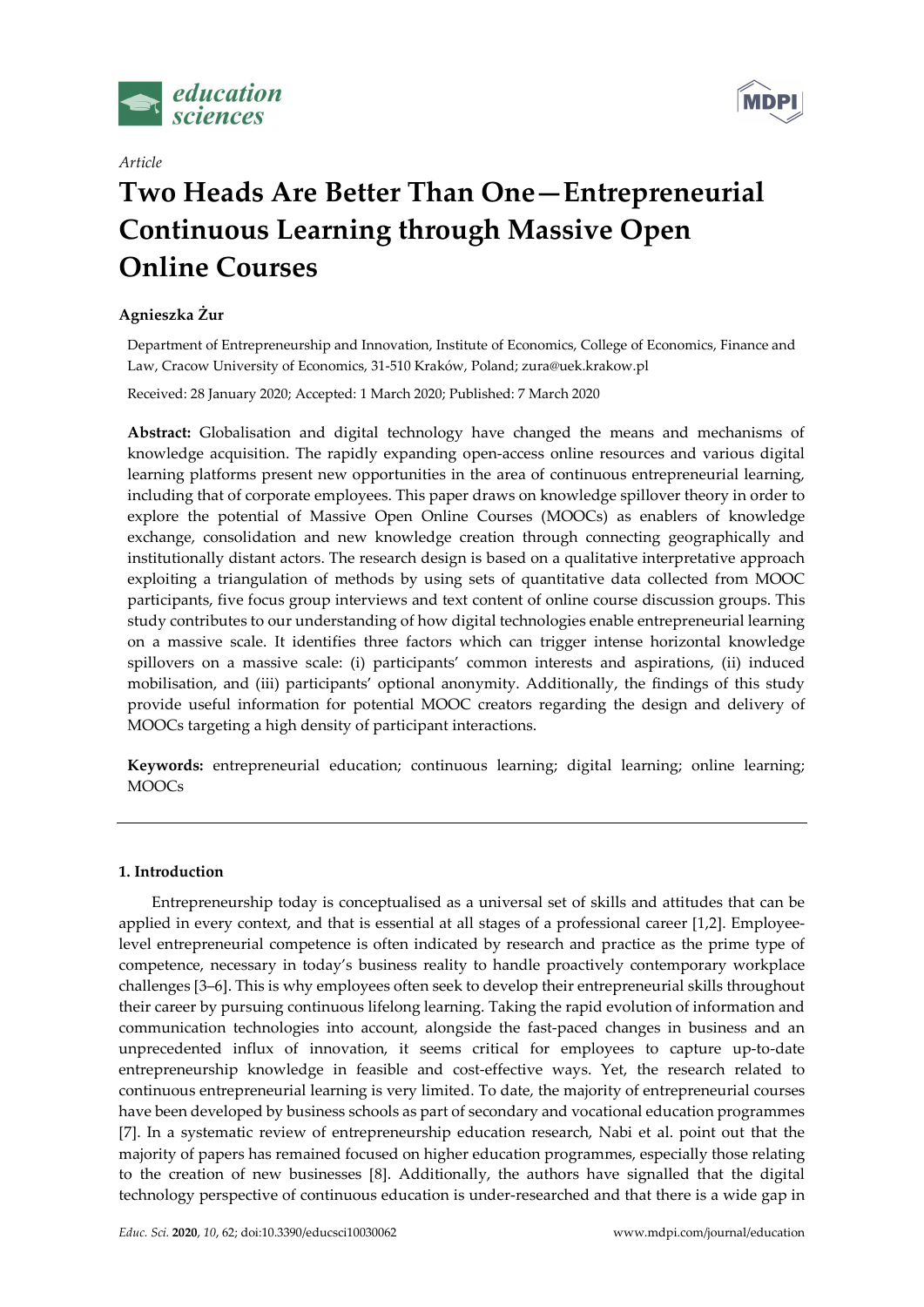our understanding of employee learning in the digital age [9]. Considering the rapid growth and diffusion of digital technologies, it seems important that we examine the potential value of various emerging digital formats relative to continuous entrepreneurial education.

This study seeks to explore the potential of Massive Open Online Courses (MOOCs) in continuous post-graduate entrepreneurial education, and specifically that of employees of large organisations. The research design is based on a qualitative interpretative approach exploiting a triangulation of methods by using quantitative data sets collected among participants of a MOOC dedicated to upgrading employee entrepreneurial skills, the content of online discussion groups, as well as focus group interviews with selected participants to strengthen exploratory research by validation. The focus of this study is on the digital enablers of knowledge spillovers within a MOOC, which brought together 2905 participants from 98 countries. MOOCs present a valuable research ground for entrepreneurial education given that they connect massive numbers of learners simultaneously and, therefore, hold the potential of creating an environment, which is rich in knowledge. According to the knowledge spillover theory of entrepreneurship (KSTE), a context that is rich in knowledge generates entrepreneurial opportunities [10].

This study makes several contributions. Given the rapid growth and expanding possibilities of digital technology, it seems important that we examine the potential value of various digital means relative to entrepreneurial education. Understanding how knowledge is diffused within a timerestricted purposely designed digital environment will advance our notion of continuous entrepreneurial education in the digital age. The presented case study adds to the already existing evidence on the mechanisms and practices related to cross-sector knowledge transmissions, knowledge spillover effects and digital community learning by highlighting the opportunities and advantages that MOOCs present in this regard. Recently, research has indicated that digital platforms play an increasingly important role in entrepreneurial education [11–13]. As Helfat and Raubitschek [12] point out, digital platforms do not automatically generate positive knowledge exchange effects without purposeful action by platform leaders (p. 1392). In regard to MOOCs, their creators and facilitators are responsible for orchestrating the dynamics of knowledge exchange for all MOOC participants. Hence, this study offers important insights and practical implications for institutions willing to create and develop digital learning experiences, by identifying the conditioning factors of knowledge spillover effects.

The paper starts with an introduction to the main concepts: entrepreneurial learning, knowledge spillover theory and Massive Open Online Courses. It then describes the goals, design and development process of the showcased MOOC. Next, it presents the outcomes of the implemented MOOC. The outcomes, theoretical contributions and practical implications for entrepreneurial learning are discussed. The paper concludes with some final remarks and suggestions for future research.

# 2. Theoretical Background

## 2.1. Continuous Entrepreneurial Education in the Digital Age

The rapidly changing demands of a knowledge-based economy create the necessity for lifelong learning and urgency for upskilling entrepreneurial competence among individuals. The European Commission defines entrepreneurship as one of the eight key competences for lifelong learning [14]. In these official recommendations, educators are encouraged to adopt innovative pedagogies for entrepreneurial courses in order to achieve positive impact. EU documentation conceptualises entrepreneurship broadly as the ability to turn ideas into action, which involves creativity, innovation and risk-taking, as well as the ability to plan and manage projects in order to achieve objectives [14].

Contemporary education for entrepreneurship is driven by the goal to develop real-life entrepreneurial skills and behaviours. Some scholars go so far as to claim that the goal is to change thinking and behavioural patterns [15]. Rae [15] defines entrepreneurial learning as "led by creativity, informality, curiosity, emotion and its application to personal and real-world problems and opportunities" (p. 595). Hence, contemporary education for entrepreneurship includes the promotion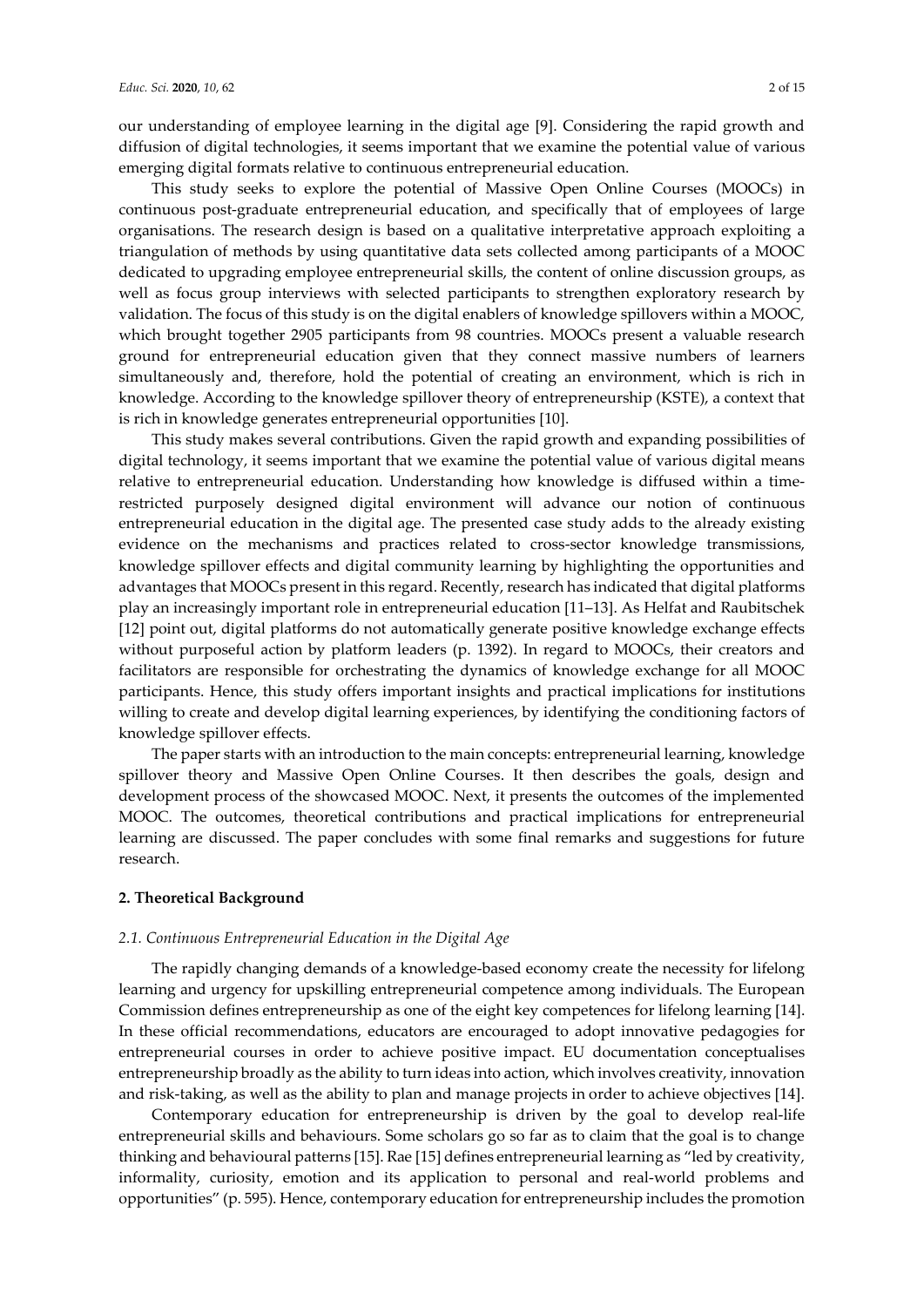of personal skills and training related to entrepreneurship, such as creativity, problem-solving, communication and networking skills. Authors have repeatedly emphasised that fostering entrepreneurship as a mindset and the cultivation of entrepreneurial skills involves the transition of entrepreneurship pedagogy from traditional content-centred approaches to socio-constructivist learning-centred instruction [7,16–18]. In socio-constructivist learning, students construct knowledge and derive meaning from their own experiences, as well as the experience and reflection of others. New knowledge is perceived as the synergetic effect of exchange and community learning. In the previous decade, digital technologies transformed how individuals develop their entrepreneurial skills providing new tools and functionalities that can add substantial value to traditional learning and training modes, radically transforming educational processes towards more socio-constructivist approaches, which emphasise the role of social interactions in knowledge construction processes [7,18]. Scholars indicate that digital platforms have already transformed individual learning in this regard to a large extent [19,20] by producing learning materials in the form of open-source content, online consulting and support centres, open source e-learning courses and training programs [21]. The use of online learning is on the rise; many professionals use online learning formats for their own upskilling, taking advantage of an enhanced, personalised and collaborative learning environment [22]. Chen defined online learning, or eLearning, as the combination of technology with learning, delivered using telecommunications and information technology [23]. In addition to low costs, other advantages such as convenience, standardised delivery, self-paced learning, and the variety of available content, have made online learning an attractive opportunity for many [24].

Today, digitalisation and digital platforms, which rely on voluntary social interactions, offer new opportunities for employee online learning practices and can become the basis of global networks reaching vastly dispersed actors. Autio et al. have outlined three important advantages of digital learning formats [11]. First, digitalisation decouples form and function, reducing the importance of assets and physical infrastructure and thus the cost of communication. Second, it promotes disintermediation enabling direct seamless connections between various actors without any intermediary bodies. Finally, it drives generativity, enabling dispersed, often very distant and diverse audiences to create and take advantage of digital platforms. These three properties radically broaden access to learning resources and lift the limitations of traditional learning formats, enabling massive numbers of actors to learn together and share across new digital networks.

The network approach in entrepreneurship theory rests on the assumption that the networks in which entrepreneurs are embedded determine the information, knowledge and resources they can access [25,26]. Networks are critical for learning in socio-constructivist approaches, especially in the context of entrepreneurship. The Opportunity Based View of entrepreneurship defines opportunity development as a creative process in which the entrepreneur develops new ideas by recombining dispersed bits of incomplete knowledge that is spread across people, places and times, in novel ways that serve to create new value. This stream of research suggests that, due to the limited availability of opportunities, the process of opportunity discovery is conditioned by the number of knowledge pools with which the entrepreneur is directly connected [27,28]. Access to knowledge pools, interaction and exchange appear to be at the heart of entrepreneurial learning effectiveness and have been largely developed in the past decade within the remits of the knowledge spillover theory of entrepreneurship. This theory implies that 'the asymmetries in knowledge across individuals also create asymmetries in opportunities across individuals [10] (p. 760). This provides an explanation as to why some individuals are more entrepreneurial than others and presents knowledge spillovers as the key explanatory variable. As knowledge is partially tacit and localised, its transfer requires interactions that have been traditionally limited by location [29]. Information technology increases proximity by providing a digital connection between parties. Therefore, location is no longer a parameter that individuals and firms need to take into consideration in order to increase their exposure to potential knowledge spillovers. Therefore, through digital platforms, knowledge spillovers can be orchestrated on a wide scale resulting in potentially higher exposure to opportunity pools. This is especially significant for the continuous education of professionals, because they can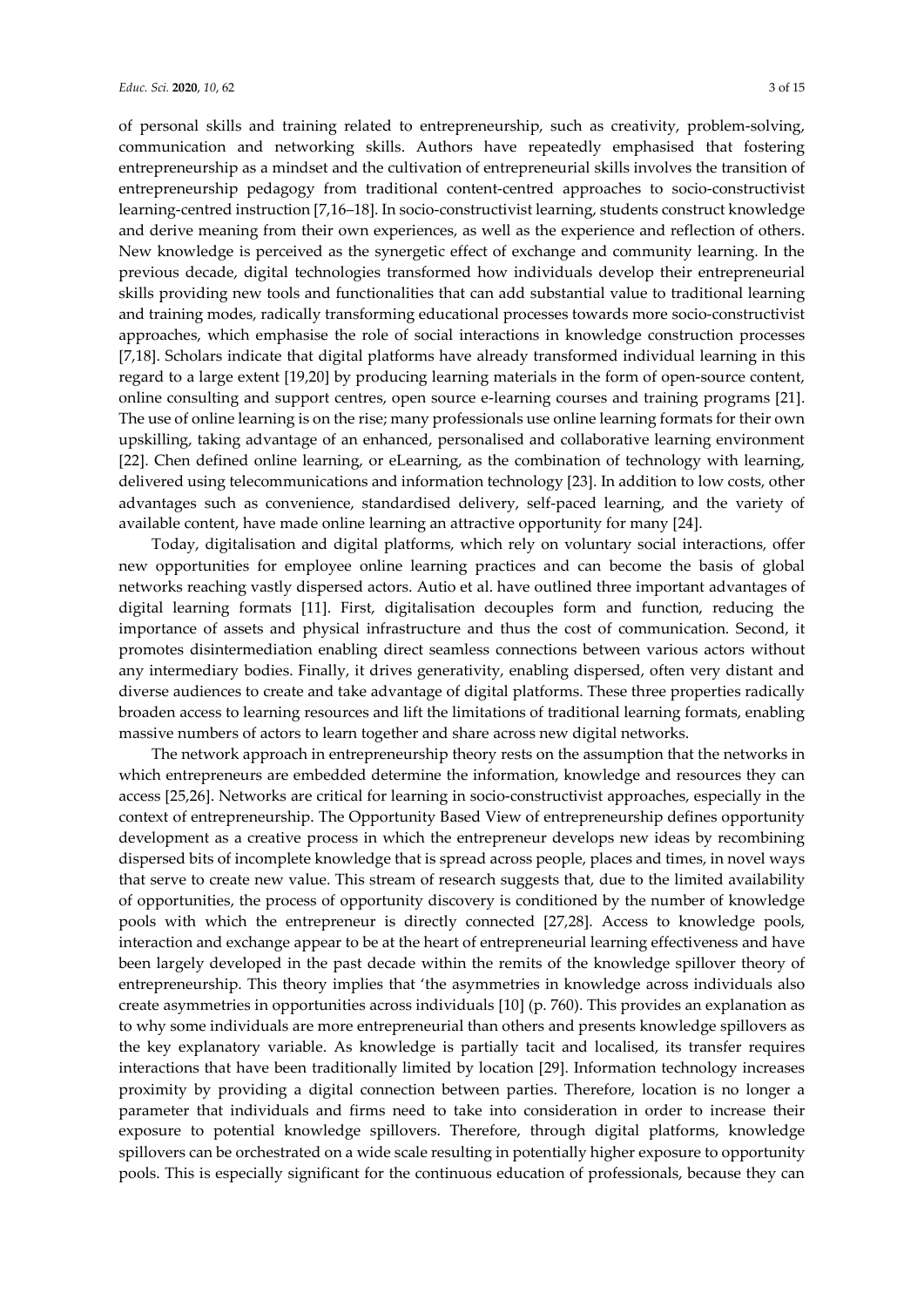easily overcome firm or industry homogeneity by gaining access to diverse knowledge pools that would help them expand their professional capacity.

Both network theory and knowledge spillover theory suggest that effective entrepreneurial education requires access to larger communities, networks and knowledge pools, where knowledge can be exchanged and developed. These criteria are met by many new digital learning formats.

#### 2.2. Massive Open Online Courses

In recent decades, globalisation combined with technological advancements has changed the context of knowledge spillovers, as well as the sources and mechanisms of knowledge production and absorption. Information technology enables individuals, institutions and organisations to connect in ways that were unavailable in the past [30]. As such, it presents numerous opportunities for entrepreneurial continuous learning.

Massive Open Online courses (MOOCs) are an online learning format developed in the past couple of decades, which can be defined as online courses designed for a massive number of participants that can be accessed by anyone, anywhere, with an internet connection, has no entry qualifications and offers a complete course experience online for free [31]. Large MOOC platforms such as EdX, Coursera or Udacity are the main global providers, while numerous smaller platforms also exist. MOOCs are growing in number and constantly foster new trends, such as switching from a traditional university target group to business learners. MOOCs fundamentally enrich web-based teaching and e-learning [16,32].

MOOCs exist in two basic formats. xMOOCs are more linear, instructor-guided courses modelled on traditional course materials, theories and teaching methods, most often accessible as self-paced models with no time restrictions. Connectivist MOOCs (cMOOCs) enable participant interaction and knowledge exchange, are delivered within a set time period and are, most often, moderated in real time. This type of MOOC is based on connectivist theories [33] and puts an emphasis on connecting learners rather than presenting content. The focus is on networks and learner participation in the construction of content [6,34]. These courses rely on digital multi-sided platforms to bring together individuals from around the world and from many professional contexts. Digital multi-sided platform-based formats provide interfaces between two or more groups of actors on different "sides" of the platform, including providers of complementary assets [12]. These platforms mediate interactions between groups of actors composed of: the platform leaders, actors on different sides of the platform, complementary asset providers (such as software) and input suppliers to the platform leader. Digital multi-sided platforms rely on the cross-side exchange of content across the platform, in which the value to a party on one side of the platform depends on the number and quality of the parties on the other side(s) of the platform [12]. Hence, MOOCs based on digital multi-sided platforms facilitate knowledge exchange in a virtual community; they enable just-in-time learning by connecting geographically and institutionally distant actors on a massive scale [32,35]. This presents a huge benefit for working individuals, who choose to expand their knowledge and grow their skills in their own time, since learning in a diverse community through traditional face-to-face sessions is most often impossible to achieve. Additionally, traditional one-on-one learning formats are time specific, while MOOCs offer flexibility; participants can access online content anytime, anywhere, continue a conversation with other learners online and take part in online sessions that are suitable for them.

While existing studies explain the core success factors of MOOCs, as well as the different formats, expansion strategies and knowledge facilitation mechanisms [36–39], significantly less attention has been devoted so far to the study of the adoption of MOOCs in continuous entrepreneurship education.

#### 3. Research Design

The aim of this research is to explore the potential role of MOOCs as effective means of continuous entrepreneurial education. The research design is grounded on the exploratory case study approach. Among the five potential justifications for single case study research, [2] identifies unusual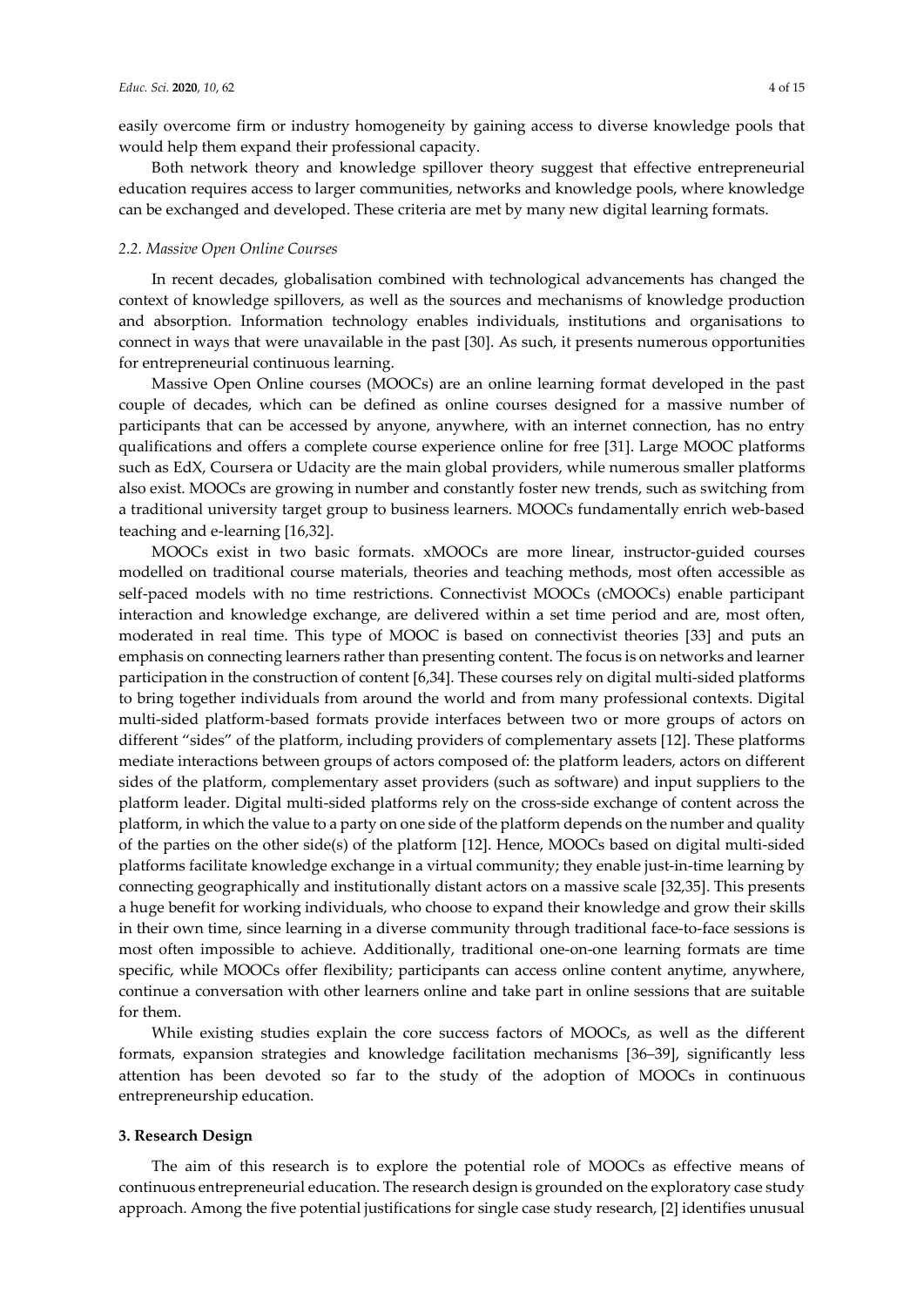cases as a legitimate reason for capturing rare, yet relevant evidence. The exploration of MOOCs as a means of continuous entrepreneurial education for employees falls into this category, as it represents an unusual case, with little relevant research conducted so far.

The case study presents the design, development and implementation of a MOOC dedicated to employee-level entrepreneurship skills (intrapreneurship). The choice of topic was based on research on already existing MOOCs dedicated to particular entrepreneurship themes. Initial research exposed that online resources in the area of intrapreneurship are scarce and fragmented. Intrapreneurship remains more of a practice than a theory [40]. According to Class Central (https://www.classcentral.com/), the largest MOOC directory, although there are many MOOCs on entrepreneurship (including those upgrading entrepreneurial competences), thus far no MOOC is dedicated specifically to intrapreneurship. This presents a gap in the current MOOC portfolio. The intension was to verify the deliverables of the course against participants' expectations and to test the potential role of MOOCs in connecting dispersed actors of entrepreneurship processes in an area, which is underserviced by current online digital resources.

In terms of exploratory research, it is important to use multiple sources of data in order to deliver robust qualitative and quantitative evidence for theory development [41]. Using a mixed methods approach, the authors have gathered sets of data following three principles of data collection: (i) use multiple sources of evidence, (ii) create a case study database, and (iii) validate data and maintain a chain of evidence [42]. Data collection commenced with a pre-course survey filled in by participants upon registration to the course (often several weeks prior to the course). This was a simple short form through which the developers collected data regarding the participants' profile, more specifically: age, education, country of origin, professional experience, employment status, area of employment and position. The purpose was to establish whether the course connects people across sectors, age groups and professions, creating a heterogeneous community of learners.

Throughout the duration of the course, the data collection continued by keeping track of all important indexes, such as participation rate, number of forum posts, forum threads, further enrolments, drop-outs, items visited, points achieved and e-tivities (online interactive activities) completed. All forum activities and online discussion groups were tracked, and the contributions to course activities were evaluated separately.

Upon completion of the course, the developers collected data via a post-course survey. The aim of this data collection process was to gain insight into the respondents' subjective individual course evaluation with particular emphasis on peer interaction and quality of knowledge exchange. The post-course survey was very concise, since longer surveys have very low return rates in MOOCs [43]. Five dimensions of user experience were measured: (i) whether user expectations were met, (ii) whether users benefitted from the experience, (iii) whether they found the knowledge exchange valuable overall, (iv) how was the course beneficial for their professional life and (v) whether they would recommend the course to others. Questions were formulated as follows: "How would you rate the course in regard to." All items were measured using a 5-point Likert scale ranging from very poor to excellent.

The last phase of data collection were focus group interviews. The objective of this step was to collect additional evidence that would supplement the data collected via the post-course survey. Hence, after completion of the moderated version of the course, 21 purposely selected participants were interviewed in five focus groups. Heterogeneity of the group was ensured by selecting participants from diverse professional backgrounds. Age and years of professional experience served as additional diversification criteria. Heterogeneity, however, was limited by geographical proximity; the focus groups were carried out in the home countries of the MOOC developers: Austria, Germany and Poland. The selection of focus group respondents resulted in a combination of different participant profiles: professionals from IT, HR, marketing, engineering and education. Most were managers, with two entrepreneurs, two small business owners, and two students (working graduates) to ensure a diverse sample of respondents furnishing diverse perspectives on the course outcomes. The focus groups were carried out during the first month following course termination by individual developers (on two occasions, two developers were present at the same interview). The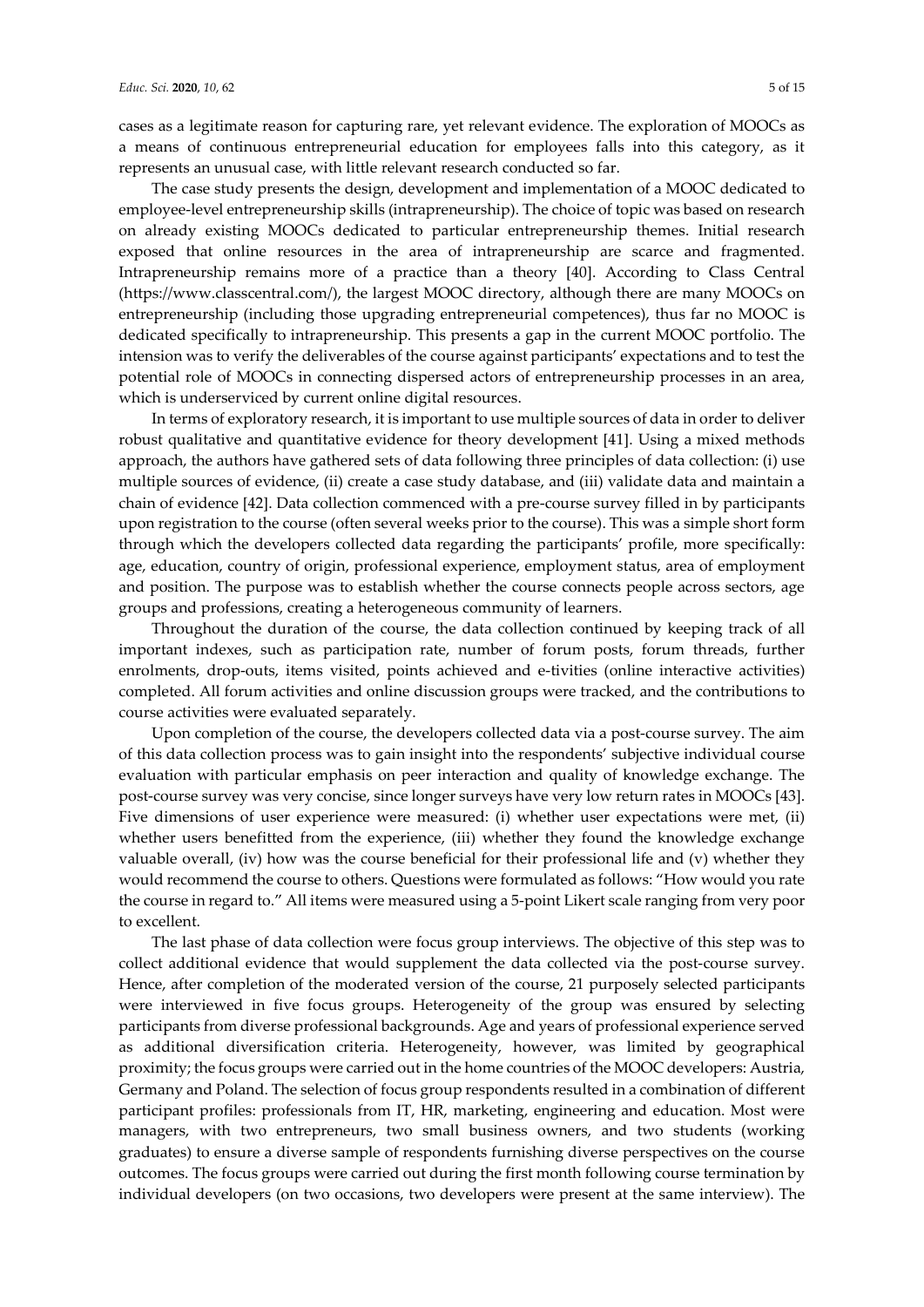focus group interviews consisted of the same questions as the post-course survey, but were developed with "why" and "how" type follow-up questions and questions asking for specific examples of most valued experiences. The focus group method provides valuable quality controls to data collection, as respondents provide checks and balances on each other, weeding out false or extreme views, so that a shared consistent view can be quickly assessed [40]. The group discussions that emerged during the focus group interviews were valuable, as they corresponded to the way in which opinions are produced, expressed and exchanged in everyday life [40]. As such, the focus group interviews helped to validate the results of course forum analyses and the post-course surveys.

Data analysis was carried out for each data set. The quantitative data from different stages (pre, post and during the course) were evaluated on a descriptive basis. Additionally, all e-tivities, which took place during the course, were analysed and summarised by the developers. First, a quantitative analysis was carried out counting all measureable data, such as number of contributions, number of contributors and number of examples/inputs shared. Next, the e-tivities were subject to content analysis using the MAXQDA software. The content analysis process enabled the identification of particular knowledge hubs and knowledge streams "spilled" by the participants. The post-course focus group data was transcribed and coded according to pre-defined categories congruent with postcourse survey items. During the coding process, however, the focus was on the most valued aspects of knowledge sharing.

# 4. Case Study

## 4.1. MOOC Development Process

The MOOC was designed in partnership between two university and two industry partners. The intension was to create a moderated MOOC, which would be a combination of an xMOOC with meaningful state-of-the-art inputs on intrapreneurship and a designed learning pathway, and of a cMOOC, which would provide plenty of opportunities for exchange of knowledge, experience, best practices, successes and failures concerning employee-level entrepreneurship. The developers' intention was to bring together people who exercise or wish to exercise this practice and to build the foundations for solid cross-side exchange among course participants.

The development process started one year in advance, when all partners met to determine the course methodology. The first step was the definition of the target group. As intrapreneurship implies the identification and exploitation of business opportunities within established companies, the developers decided to address the course to multiple business actors: managers of all levels, employees and trainees. The primary target group, however, was identified as young employees, and low-level and middle managers who are the most crucial actors of intrapreneurship. Prior to the course, 21 experts were interviewed according to an interview guide with 6 open questions, in order to establish the recognition of MOOCs among target groups, gain insight into their needs and expectations, as well as any potential barriers to participating in the MOOC. The interviewees were 11 business experts (HR, business development or innovation professionals) and 10 academics (entrepreneurship domain), some with significant online training experience. The results of these interviews are beyond the scope of this particular study; they simply enabled the developers to finetune the design and content to the needs of the target group.

The learning outcomes were defined so that learners who completed the course would not only gain new knowledge, but also practical skills. The course introduced tools relevant for intrapreneurship, which the participants could put to use while working in their online teams as part of the course. Upon defining the course objectives and envisaging the learning outcomes, the partners began the learning design process through regular online working sessions and two video recording sessions.

The success of the course was heavily reliant on peer interactions. Hence, participants' interactions resulting in knowledge sharing and integration were at the core of the design process, which resulted in several important developments. First, regarding strategies for increasing participation in the discussion forums, instructors used course announcements to encourage learner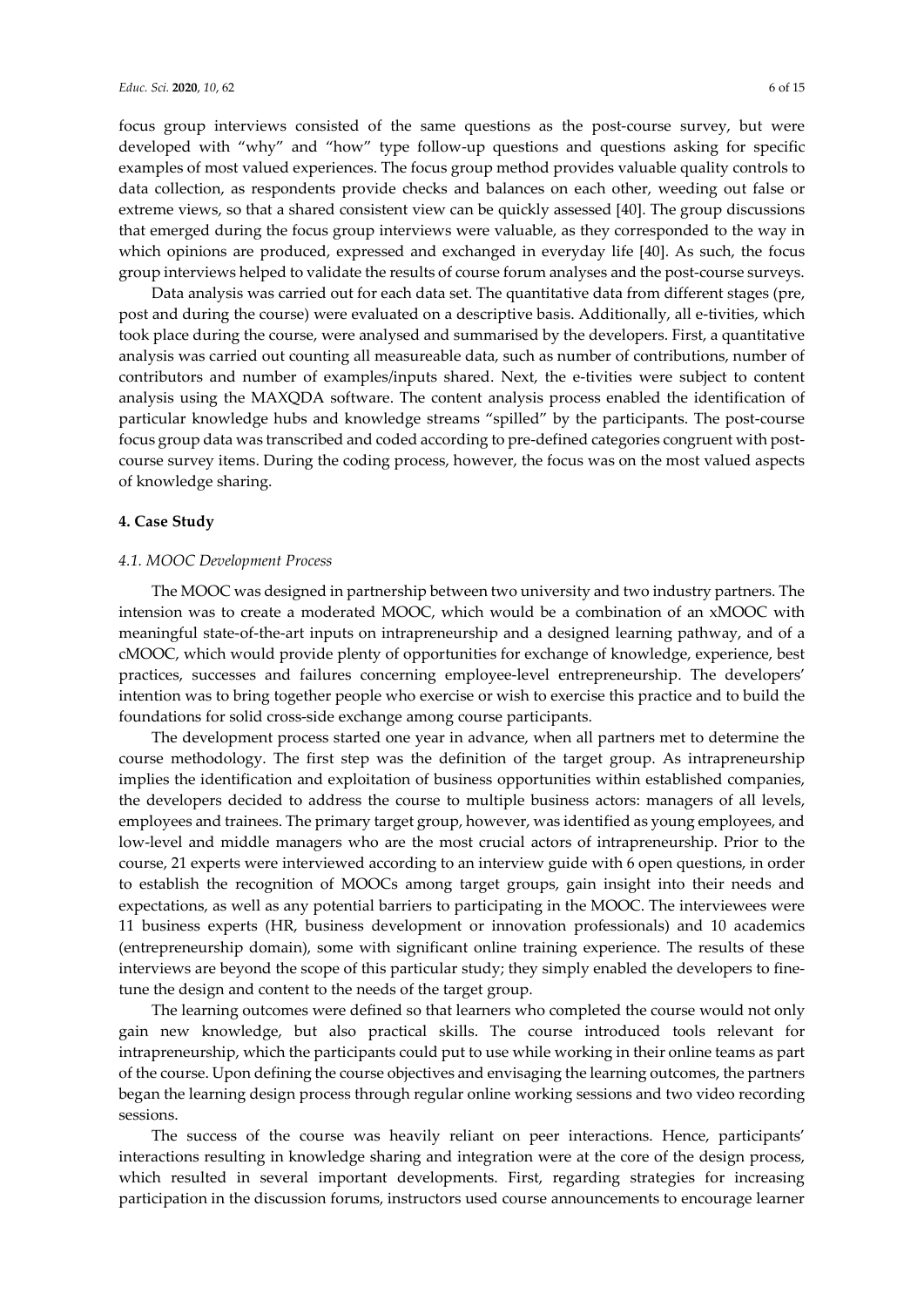participation. Additionally, standard items of the MOOC (videos, readings, quizzes, tests) encouraged learners to engage in discussion by adding dedicated messages to instructions, for example: "We hope that you will take the time to not only watch the lecture but also participate in the forum by asking and answering questions of others and sharing your thoughts." Second, besides standard items of a MOOC, seven e-tivities were planned to stimulate active user participation following the e-moderation concept by Gilly Salmon [44]. E-tivities (eLearning interactive activities) are multi-step didactical frameworks to enable learners to become co-creators of an online course, as it is not possible to capture value within a multi-sided digital platform-based ecosystem without massive contribution by the participants [13]. An example on an e-tivity is provided below (Figure 1).

> To finalize the first week, we would like to invite you to jointly find out more how different intrapreneurs and employees have realized their ideas. So let's take the following journey: Objective: Inspire yourself from intrapreneurship examples Task: Try to find an example of intrapreneurship and share a link to a text, photo, audio or video file in this thread in the discussion forum. Explain why this example is somehow special to you – it might be an extremely successful business, or one that almost failed, or one you did not know it was an intrapreneurship outcome, or actually anything extraordinary. Interaction: Look at the examples provided by others and try to find an example which surprises you or you just like. Share your thoughts by putting a comment. Maybe you had no idea this product was an intrapreneurial effort, maybe you have a special experience with this brand, maybe the way this product/service was invented inspired you in one or the other way? Completion check: Did you participate in 1.7. E-tivity: Inspire yourself from intrapreneurship examples?

Figure 1. e-tivity 2 of the Intrapreneurship MOOC: Inspire Yourself From Intrapreneurship Examples.

Third, active moderation was planned throughout the course to initiate and enable an extensive and multi-stream participant exchange in the discussion forum. A critical element of the design process was to provide access to various knowledge pools and plenty of opportunities for participants to present their own knowledge, experience and reflections, as well as their original entrepreneurial ideas, and receive peer feedback. The MOOC was meant to become a platform stimulating knowledge sharing between participants and generating robust cross-side exchange. Additionally, the developers intended to encourage participants to engage in online teamwork in international teams of up to seven people (with controlled team configurations). The aim was to develop a pitch, and brought participants from different backgrounds together and enabled closer and more informal interactions.

The course was delivered in weekly modules with approximately five hours study time per week. It offered different course tracks with four certification options. Keeping in mind that the course targets business people, presumably working full-time, flexibility and participation options were a clear necessity. Depending on the course track, the duration of the MOOC was between four and six weeks in total.

Promotion began five months prior to the course launch and was intensified in the last month, mainly through online channels and targeting a business audience. Alongside the activation of business networks of the four course-developing institutions, businesses (CEO, HR managers, innovation managers, consultants etc.) were contacted directly to promote the course to their peers. The participants signed up for the course on the platform themselves.

The course was open and free for everyone and was conducted entirely online. After implementing the moderated version, the course remained available in a self-paced mode without the certification and teamwork options.

#### 4.2. Outcomes

The completion rate of this course was far above MOOC average completion rates, which are usually below 13% [43]. In total, 2951 people enrolled for the course and 70% became active users.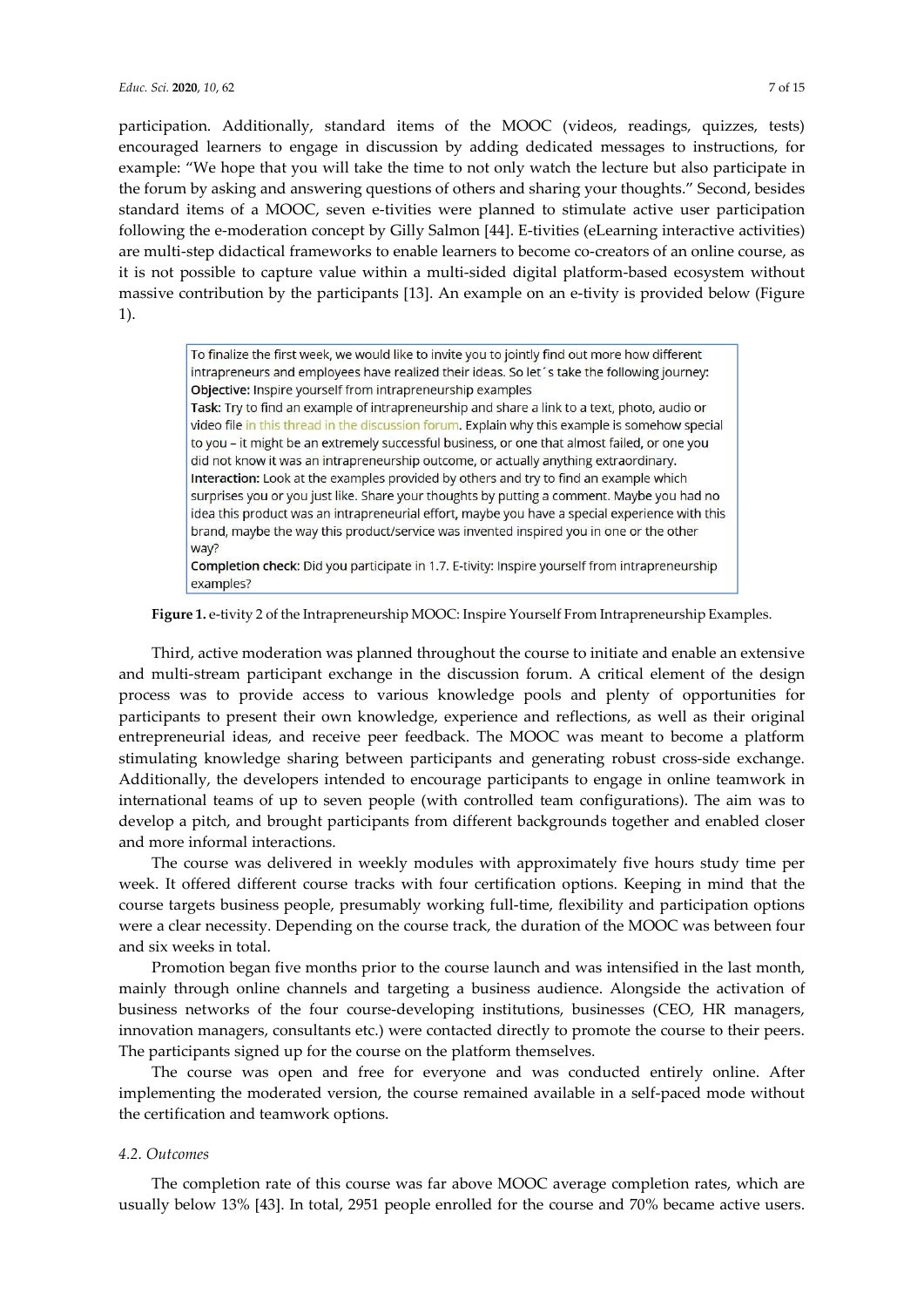The completion rate was 20% for the fast track and 60% for those who enrolled in the full track. The relatively high rate of completion of the MOOC can be most likely associated with promotion efforts, namely the precise targeting of potential participants prior to the launch.

The pre-course survey questionnaires were filled out by 681 learners (23% of enrolled participants). The results provided representative information on the age, education, location and professional experience of the participants and, thus, evidence of the heterogeneity of the participants' profiles. The course connected 2905 participants from 98 countries (some individuals who enrolled did not end up taking the course). The distribution of age was as expected, with the largest representation of two age groups: 20–29 and 30–39 years old. The distribution of the current position of employed course participants was also as expected: with the largest share of bottom to middle level managers (19%), higher level managers (15%) and analysts (14%). Hence, the key target group defined by the developers as young business professionals was met. The age structure is also reflected in the education status of the participants. Of these, 44% had a full university education and held a Master's degree, while 23% held a Bachelor's degree. Participants represented various professional contexts (engineering, marketing, sales, HR), with the strongest representation by the IT sector (36%), which is not surprising given that IT employees are more accustomed to using online platforms to upgrade their skills. The variation in nationalities, industries and management areas presented an opportunity to tap into very diverse knowledge pools and different manifestations of intrapreneurship, which was the prime intent of the course developers.

Data collected throughout the duration of the course (number of forum posts, forum threads, drop-outs, items visited, points achieved and e-tivities completed) provides evidence on the quantity and quality of knowledge shared among the participants. The course discussion groups resulted in 17 streams and 2239 posts in 294 topics in the forum and Collaboration Space. This volume of exchange requires extended moderation. For example, a common issue was that learners posted similar questions or comments in different threads, which hindered the focus of knowledge exchange. The role of the moderators was to merge or redirect certain discussion streams.

Participant activity measured in the form of online posts was uneven throughout the course. Highest participant input activity took place in the first week (Figure 2), when the participants introduced themselves and shared examples of intrapreneurial projects.



Figure 2. Number of online posts throughout the duration of the MOOC. Source: course statistics.

Between weeks 2 and 5 the number of posts declined, as some participants left the course. Those who remained, exhibited high levels of engagement and provided input to the course. For example, the e-tivities triggered the creation of 820 intrapreneurial ideas by 594 learners, who identified various opportunities for intrapreneurship in their professional contexts. Forty-eight selected ideas were presented and discussed by the community in knowledge hubs. Finally, in weeks 5 and 6, the ten best ideas jointly selected by the course community by vote were further developed in teams of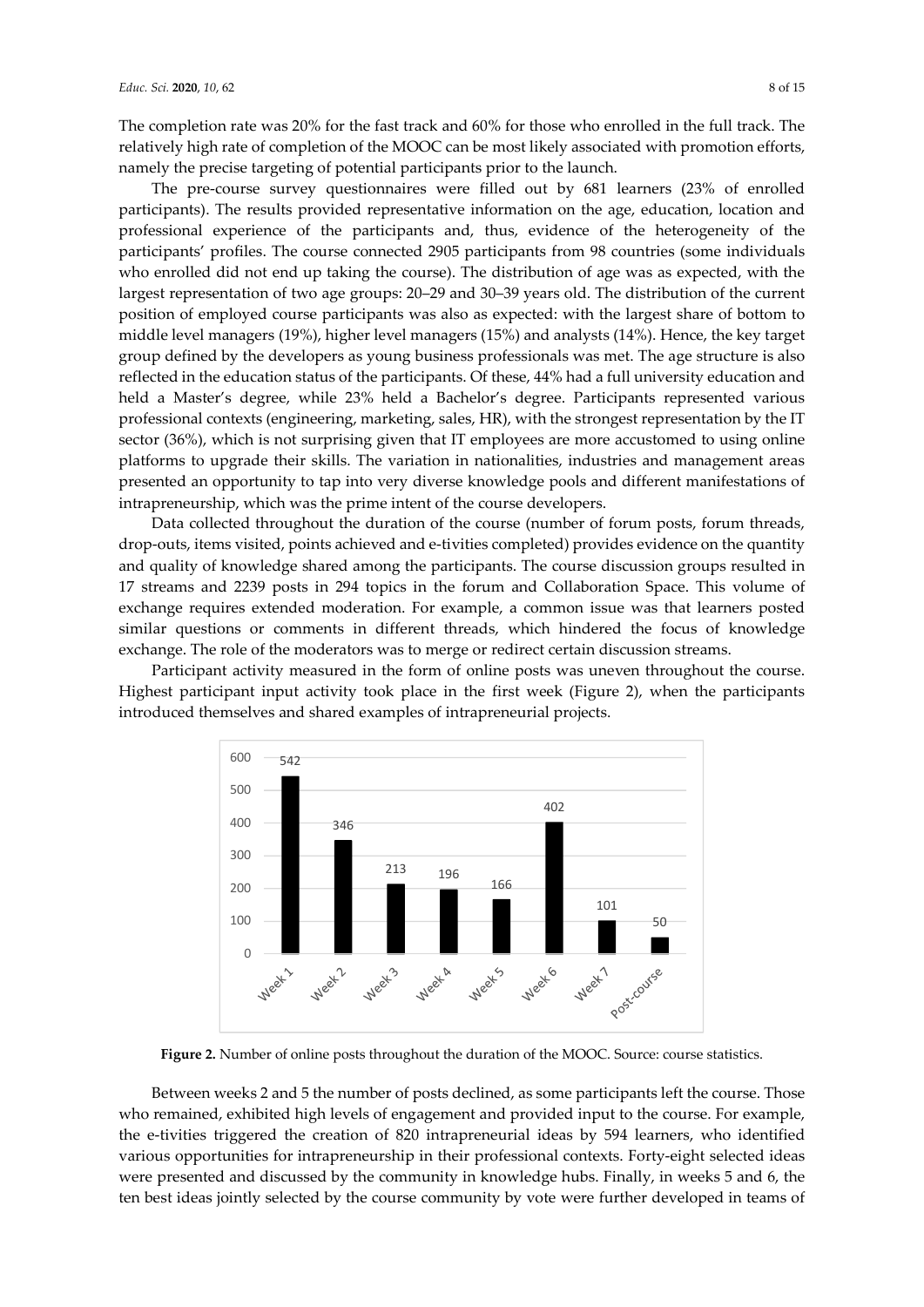eight, pitched and peer-reviewed by the full-track users. Online input peaked again in week 6 (Figure 2), when participants worked in collaboration spaces on their intrapreneurial ideas.

This course resulted in maybe one of the most comprehensive collections of intrapreneurship examples ever collected, with 255 entries and 507 views. During this time, the course discussion groups were extremely active, overflowing with comments, questions, suggestions and stories. The platform functionalities enabled participants to start discussions and forum threads on their own, which resulted in additional discussion streams and cooperation platforms, where people shared intrapreneurship practices, and gave each other advice, suggestions and recommendations. The content analysis of discussion forums feeds identified the most popular discussion streams. These were: Company culture, barriers to intrapreneurship, communication strategies, finding corporate sponsors, presenting ideas in the boardroom and optimal levels of team autonomy. By turning many learners into co-creators of knowledge hubs, the real potential of MOOCs was unleashed, i.e., to create a massive aggregation of experience on a multi-sided digital platform in a time-limited learning ecosystem around a specific topic for the benefit of the entire learning community.

Upon termination of the course, participants filled in the post-course survey. Given that the course had a 20% completion rate, the 308 filled-in questionnaires (11% of end users) provided representative information on participants' learning experiences. The feedback we received was highly positive. The expectations for the course were fulfilled for the vast majority of respondents (73% chose 4—very good, and 13% 5—excellent). A number of respondents (27%) rated the course as excellent in regard to overall benefits, and 47% as very good. A further 27% rated knowledge exchange as excellent, and 67% as very good. The data gathered through the post-course survey portrays the applicability of the knowledge and competences learned in the course in the respective work settings of the learners. Most of the participants evaluated the course in this regard as very good (59%) or excellent (14%). Finally, 83% of respondents rated the course as excellent and 11% as very good in terms of recommending it to others.

The data collected through focus groups (representatives of course participants) confirms the results of the post-course survey. All respondents rated the course as beneficial to their target groups. The respondents were surprised by the intensity of exchange between participants: "It was refreshing to observe how people became engaged in this topic and how eager they were to share their experiences and comments with others." The focus groups revealed that it was a unique experience for the participants to have access to so many different areas of knowledge: "I never experienced anything like this before, people had the opportunity to learn so much more than through company training or just self-study. Here, we had the opportunity to discuss in detail all aspects of intrapreneurship. I could join a chat group on the specific aspect that was extremely valuable to me and then join other conversations on other topics." It appears that the exchange orchestrated by the MOOC designers enabled participants to co-create real value added for themselves. The follow-up questions of "why" and "how" revealed the aspects of knowledge exchange that were particularly valuable to the respondents (Table 1).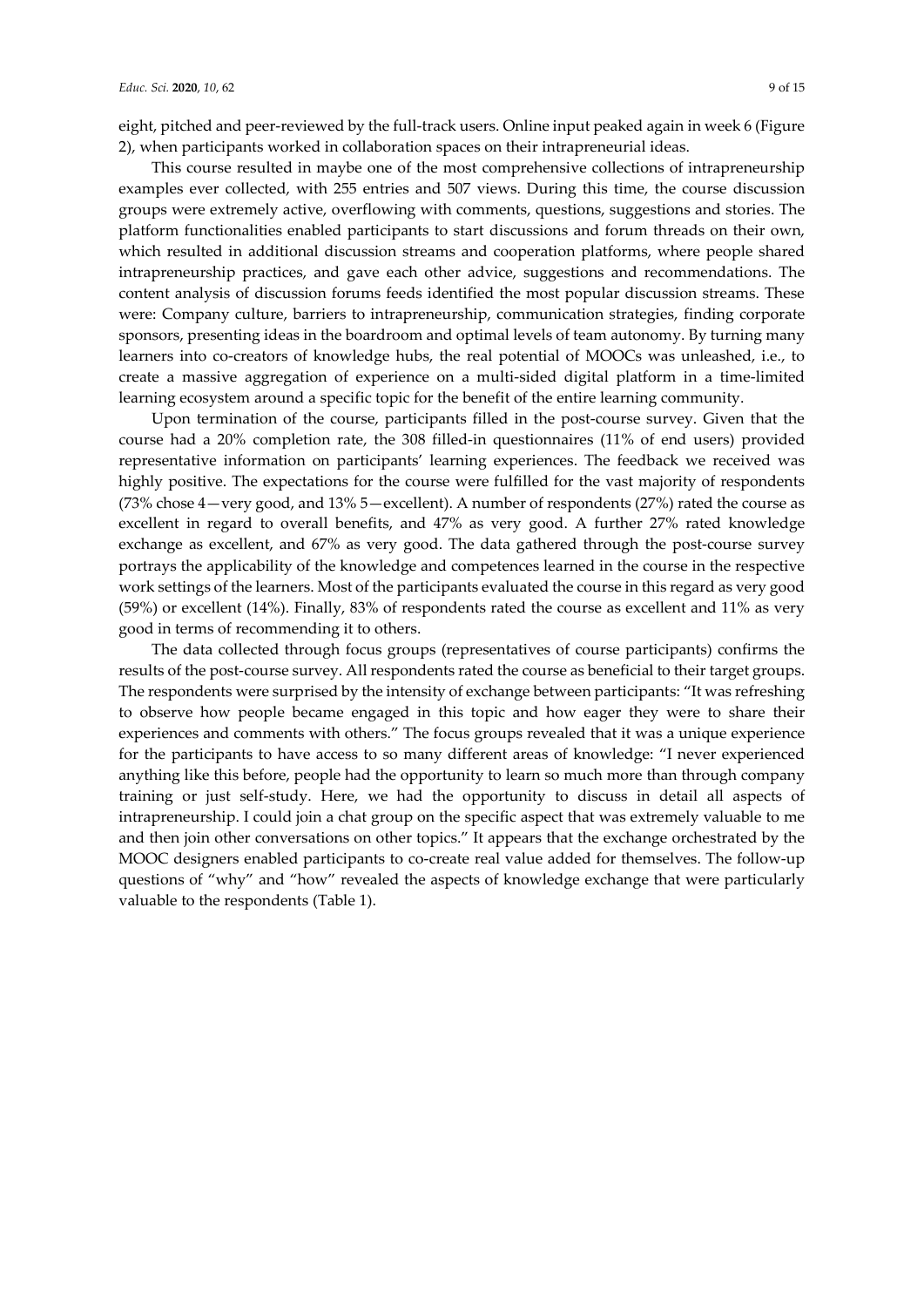Table 1. Most valued aspects of knowledge exchange. Source: focus group interviews.

| <b>Examples of Respondents' Testimonies</b>                                                                                                                                                                                                                                                                                                                                             | <b>Emergent Themes</b>                              |
|-----------------------------------------------------------------------------------------------------------------------------------------------------------------------------------------------------------------------------------------------------------------------------------------------------------------------------------------------------------------------------------------|-----------------------------------------------------|
| I learned so much about intrapreneurship in so<br>organisations. I value most<br>the<br>many<br>opportunity to learn about so many examples on<br>intrapreneurship-now I know this can be real.                                                                                                                                                                                         | Learning about the practice of intrapreneurship     |
| This course strengthened my mindset-anyone<br>can be entrepreneurial. I see the full spectrum of<br>that<br>employees<br>hold<br>for<br>potential<br>the<br>organisation. I gained a new<br>business<br>perspective. I will be keeping an eye out for new<br>ideas of my employees.                                                                                                     | Changing perceptions and mindsets                   |
| I see that my company really needs to update its<br>business model. I have so many new ideas now. I<br>have specific ideas that I want to implement in<br>my business.                                                                                                                                                                                                                  | New ideas for work/own business                     |
| People shared so many useful work-arounds. I<br>learned many new practices from others that I<br>can adopt in my work. Through teamwork, we<br>developed new tools for communicating new<br>ideas and pushing them through. I found the tips<br>on how to build coalitions more helpful.                                                                                                | Practical tools and solutions for work              |
| It was a fun learning process. I managed to keep<br>up and enjoyed it. It's a quick way to get up-to-<br>date knowledge from around the world. It was<br>great to learn from people who know so much<br>more than I, and I could learn on my own terms.<br>The flexibility of learning is a huge advantage. It<br>can be addictive, I hope my next MOOC will be<br>just as interesting. | Stimulation and reinforcement for further education |
| It was possible to learn practical little things that<br>you will never read about. I love that people were<br>so open, although they were on the other side of<br>the globe. Everyone was equal in the discussion<br>forums and we addressed each other by our first<br>names. People revealed as much as they wanted<br>about themselves, this was comfortable.                       | Exchange of tacit knowledge                         |

The data collected confirms that the course became a platform of knowledge exchange and consolidation between multiple different actors across the globe. The focus group discussions revealed that, because of the knowledge exchange dynamics that took place throughout the course, respondents evaluated the course as equal to company training (or even better) due to the possibility of knowledge exchange. Most respondents saw the potential of MOOCs to connect people and consolidate fragmented knowledge on an even larger scale: "MOOCs can be game changers and offer real possibilities for high-quality knowledge exchange between individuals from all over the world." Additionally, "MOOCs can be very effective in connecting people around niche topics, in a way that would be impossible to achieve on a massive scale otherwise."

# 5. Discussion

The aim of this research was to explore the potential role of MOOCs as effective means of employee continuous entrepreneurial education. The results of data analysis support the claim that MOOCs offer a promising method of upgrading entrepreneurial employee skills through knowledge exchange. This study highlighted several aspects of knowledge spillovers that are unique to MOOCs. One aspect is scale. The presented case study exemplifies how a MOOC targeted at a precisely predefined audience was able to connect a massive number of individuals around one niche topic, thus far unaddressed in existing online formats. The participants of the MOOC were mostly young employees in early stages of their career from all over the world, exercising or willing to exercise intrapreneurship at their workplaces. The participants' engagement, abundant exchange and feedback suggest that they would not have been able to connect otherwise and were, therefore,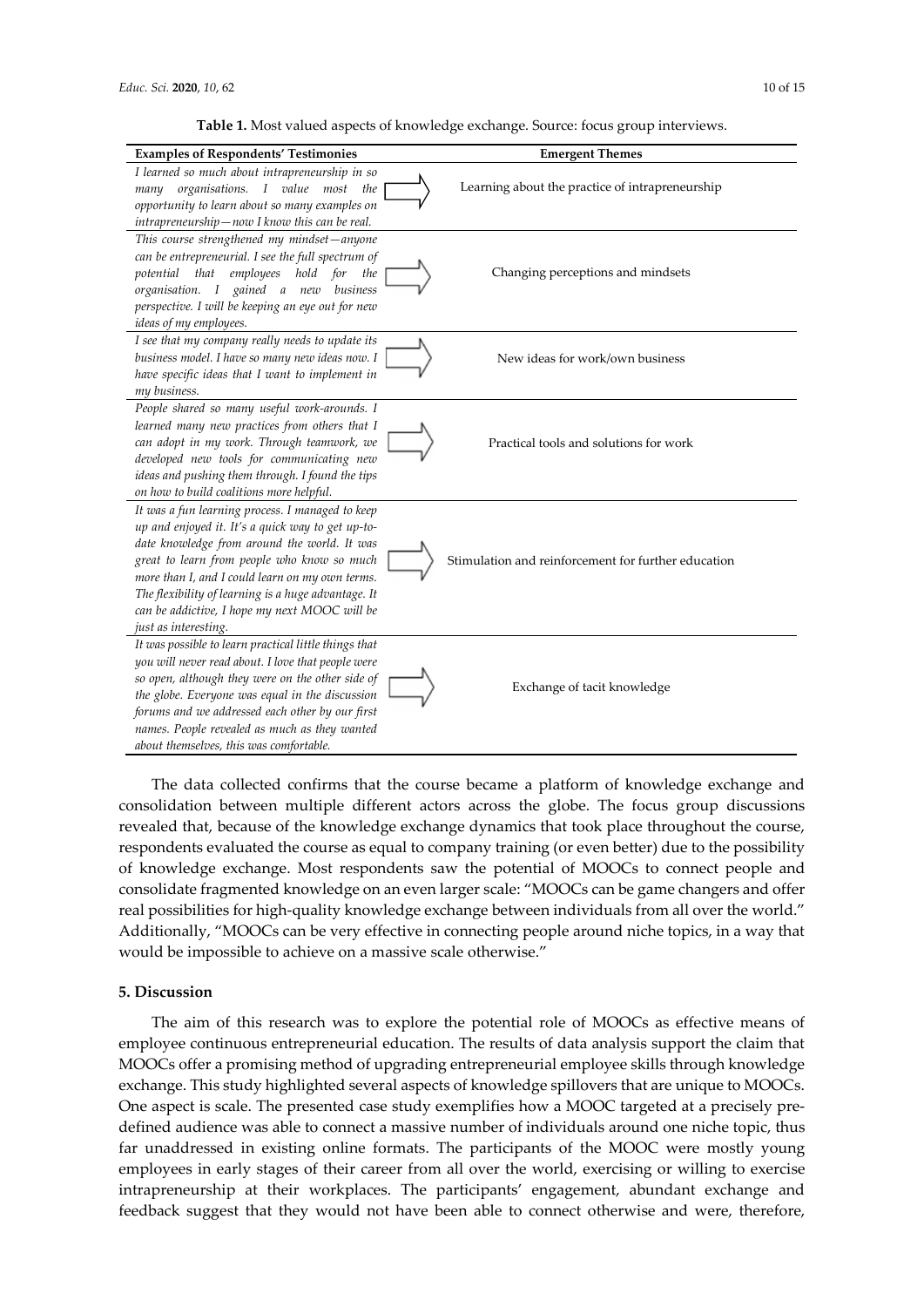"hungry" for exchange. Additionally, the controlled anonymity of online interactions may influence a higher level of openness than if the same participants were to meet face-to-face.

The second emerging aspect of knowledge spillover effects in this case study was time. The learning in real-time aspect of a MOOC may be the pulling factor for many participants; if the employment of a multi-sided digital platform was limited to joint content creation, spread over longer periods of time, the results may have been different. This case study exemplifies that time restrictions can have a positive impact on the density of interactions, as actors are aware that they need to engage here and now for a pre-defined limited amount of time. The design of a MOOC, specifically the distribution of e-tivities throughout the course, determines the peak interactions where actors rapidly generate new content. The aspect of time is also reflected in the generation and consolidation of knowledge on a just-in-time basis. MOOC participants provided their input based on the knowledge and experience they held at the time of the course. Therefore, they shared their most up-to-date knowledge (including examples, current developments in the field, newest tools and methods). No other means provides such current knowledge in such massive amounts in the area of intrapreneurship.

This study offers important conceptual and practical contributions to two streams of academic research. First, it extends the knowledge spillover theory of entrepreneurship beyond its current boundaries to include MOOCs as a potential platform for effective knowledge spillovers. This study addresses one of the leading research questions put forward by the knowledge spillover theory of entrepreneurship: "Where do these knowledge spillovers come from?" [45]. This paper provides insights into MOOCS, an area where knowledge spillover takes place on a massive scale and which has, thus far, been sidelined by scholarship. It confirms the claim that knowledge spillovers can be the source of entrepreneurial opportunities; online activities within the MOOC triggered the identification of numerous opportunities and the creation of 820 intrapreneurial ideas by 594 learners. It also challenges the assumption of the knowledge spillover theory of entrepreneurship in regard to geographical proximity, as the overwhelming majority of empirical studies confirms the importance of close proximity to the source of knowledge [45]. Conversely, this study exemplifies that knowledge spillover, lifted out of its geographical limitations, can take place on a multi-sided digital platform in ways which create tangible value for participants. Furthermore, the tacit knowledge "transport" mechanism has been traditionally regarded in the past as limited to informal conversation [29,46]. The findings of this study suggest that online exchange between MOOC participants can trigger cross-side exchange in the area of informal and tacit knowledge sharing. This is most likely conditioned by the anonymity of participants involved in the exchange.

Second, the findings provide insights for entrepreneurial education in the digital age and add to our understanding of employee continuous learning. Using a real-life example, the case study exemplifies three important digital advantages, which help to conceptualise the digital entrepreneurial learning environment [11] and activate network learning [47]: (i) digitalisation decouples form and function, reducing the importance of assets and physical infrastructure, (ii) it promotes disintermediation enabling direct connections between various actors, and finally, (iii) it drives generativity, enabling dispersed audiences to create and take advantage of digital platforms. The presented case exemplifies all these advantages and presents how a carefully designed and moderated MOOC can be an effective way to enable the bottom-up, user-driven rise and formation of digital communities [24,48] within new knowledge clusters. The showcased example has exposed the MOOC participants to new pools of knowledge. This is an important aspect, given that, usually, individuals and firms have limited, often specialised knowledge bases and they encounter numerous challenges accessing external sources of knowledge [47]. The MOOC became a means by which knowledge was exchanged on an inter-company level and it established a system of linkages with free flow of knowledge between a range of participants, creating not only useful knowledge, but also a common aim, in this case, intrapreneurship within organisations [34]. With their approach in terms of connecting critical masses of learners from different backgrounds around a specific topic, MOOCs are able to create platforms of seamless knowledge exchange via intensive cross-side network effects and knowledge spillovers [49].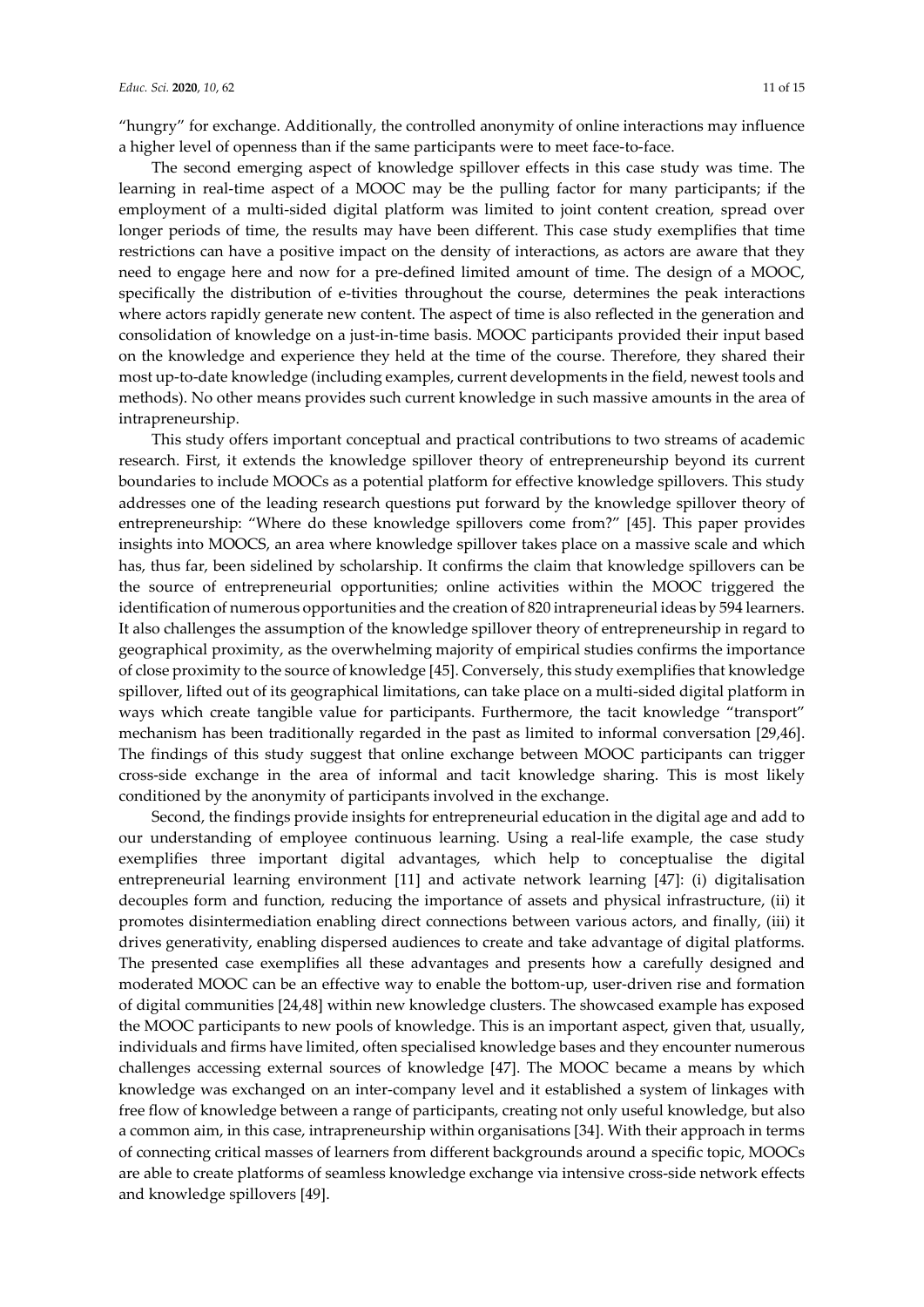Third, the study has significant practical implications. It supports the claim that entrepreneurial education infrastructure needs to adapt to the new emerging forms of connecting various actors in order to integrate and disseminate knowledge effectively. This study offers important insights and practical implications for institutions willing to engage in MOOCs on that quest. It confirms that, in addition to the traditional teaching and knowledge transfer roles, MOOCs can play the role of trusted intermediaries and we exemplify one way of how this can be achieved via multi-sided digital platforms. The findings of this study suggest that MOOCs can be effective intermediaries, connecting distant actors on a massive scale, but only when several important conditions are met: (i) the course must be targeted to a specific carefully selected audience, (ii) its content must be up-to-date and highly relevant for the target audience, (iii) participants should be able to create new and develop existing content, (iv) the MOOC must create plenty of opportunities for participants to interact, discuss issues, and share knowledge and experience in a moderated, user-friendly setting, and, finally, (v) participants should have the liberty to launch new discussion streams in separate knowledge hubs. The case study shows that multi-sided platforms are not merely matchmakers that bring together different parties [12], and that the platform leaders must take on a proactive role in orchestrating network dynamics and sustaining the cross-side network effects. This study also demonstrates how specific tools, such as moderated discussion forums or e-tivities within a MOOC, can raise the density of interactions between digital community members, strengthening this critical aspect of networks [50] and enabling actors to capture substantial value for themselves.

Given all the above contributions, it must be acknowledged that MOOCs entail a significant and inherent limitation. While knowledge exchange and diffusion are free from specific limitations, these processes are temporary and subject to time restrictions, as MOOC participants remain connected only for a fixed period of time. As signalled above, however, time restrictions can have a mobilising effect on the ecosystem actors. Additionally, the authors have indicated that even though the digital communities created by MOOCs are temporary, the knowledge dissemination effects can be longterm [51]. The majority of our MOOC participants declared that they found their newly acquired competences very useful at work. The long-term effect of the course was further confirmed by focus group interviews, where respondents stated that they would be willing to apply their new knowledge at work.

## 6. Conclusions, Limitations and Future Research

The results of this study suggest that MOOCs carry the potential to serve as effective means for employee continuous entrepreneurial learning. The case study used, demonstrates that high-quality MOOCs can enable the creation of temporary digital communities around various knowledge pools. They can stimulate knowledge exchange, and new knowledge creation and consolidation, given that they are targeted towards a specific pre-defined audience and that they employ digital tools which ensure a high density of interactions between participants. The case study also shows that a narrowly predetermined set of digital learning actors, with common experiences and aspirations can result in massive exchange, which in turn can lead to knowledge spillovers.

The study has some limitations. The number of interviews conducted and the quantitative data collected is not large enough to allow for generalisations, and inferences are limited to the presented case. Moreover, the usefulness of the course was tested only at one period in time, directly after finalising the course by the participants. A more reliable verification would require the study of the long-term effects of the course on participants' professional experiences.

These limitations provide an avenue for future research, which should test further the long-term effects of MOOC contributions to entrepreneurial learning. Given the high dispersion of network members, can the digital entrepreneurial learning environment become mainstream in entrepreneurship continuous education or does it only serve a complementary role to traditional learning formats? Future studies can compare the scope and effects of contributions stemming from online knowledge exchange within temporary knowledge clusters to traditional forms of entrepreneurial learning formats.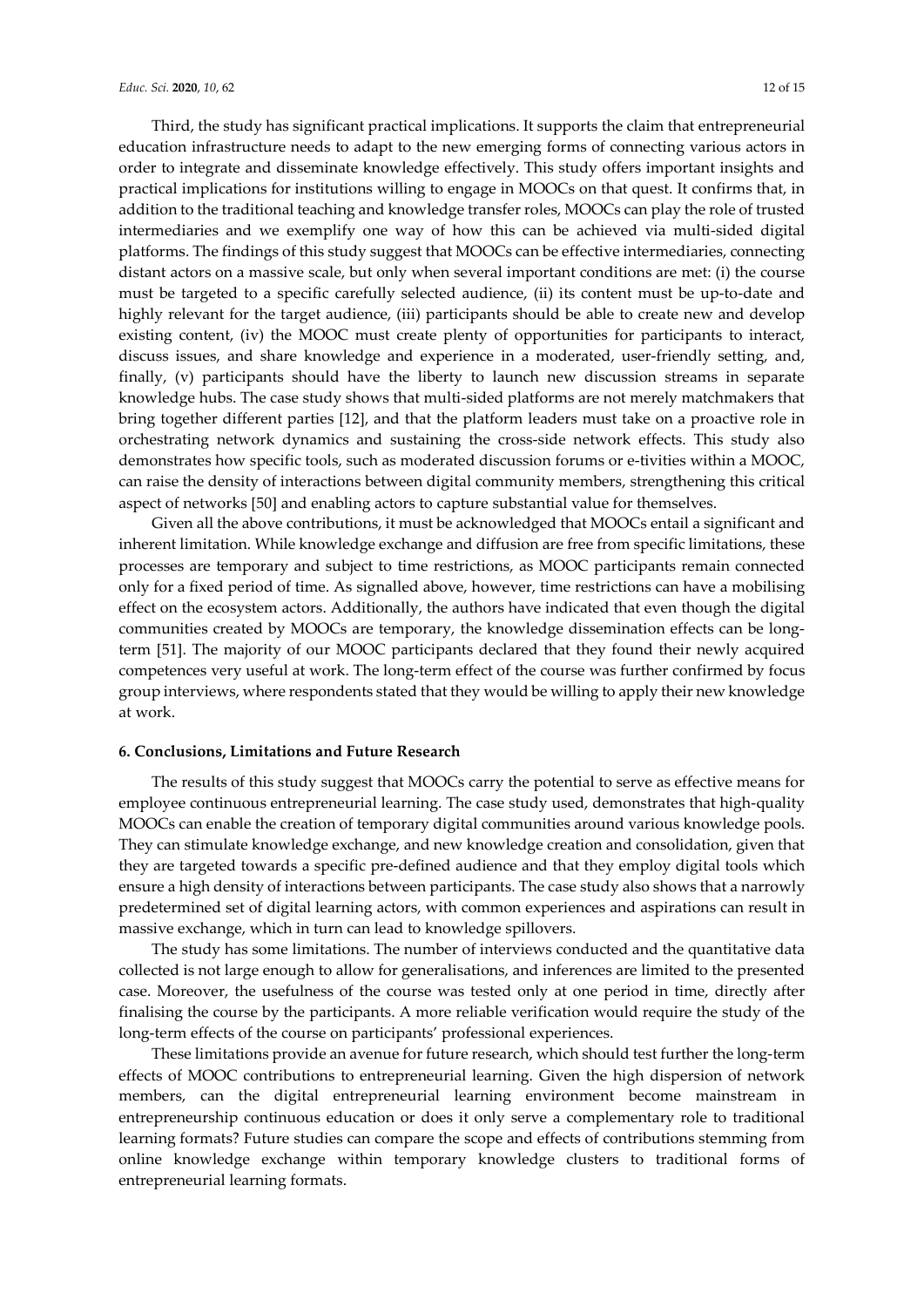Funding: This publication was co-financed by the European Education, Audiovisual and Culture Executive Agency as part of Erasmus+ project "Corporate EDUpreneurship—Benefitting Start-ups, Universities and Corporates across Europe", PROJECT NUMBER: 600899-EPP-1-2018-1-AT-EPPKA2-KA.

Conflicts of Interest: The author declares no conflict of interest.

# References

- 1. Lewrick, M.; Omar, M.; Raeside, R.; Sailer, K. Education for entrepreneurship and innovation: Management capabilities for sustainable growth and success. World J. Entrep. Manag. Sustain. Dev. 2011, 6, 1–18.
- 2. Yin, R.K. Case Study Research and Applications: Design and Methods; Sage Publications: New York, NY, USA, 2017.
- 3. Pasieczny, J.; Glinka, B. Organizational dysfunctions: Sources and areas. Entrep. Bus. Econ. Rev. 2016, 4, 213–223.
- 4. Postuła, A.; Majczyk, J. Managers and Leaders in Need of Entrepreneurial Competences. Entrep. Bus. Econ. Rev. 2018, 6, 91–103.
- 5. Sady, M.; Żak, A.; Rzepka, K. The Role of Universities in Sustainability-Oriented Competencies Development: Insights from an Empirical Study on Polish Universities. Adm. Sci. 2019, 9, 62, doi:10.3390/admsci9030062.
- 6. Santandreu-Mascarell, C.; Garzon, D.; Knorr, H. Entrepreneurial and innovative competences, are they the same? Manag. Decis. 2013, 51, 1084–1095.
- 7. Kakouris, A. Entrepreneurship pedagogies in lifelong learning: Emergence of criticality? Learn. Cult. Soc. Interact. 2015, 6, 87–97.
- 8. Nabi, G.; Liñán, F.; Fayolle, A.; Krueger, N.; Walmsley, A. The impact of entrepreneurship education in higher education: A systematic review and research agenda. Acad. Manag. Learn. Educ. 2017, 16, 277–299.
- 9. Kimiloglu, H.; Ozturan, M.; Kutlu, B. Perceptions about and attitude toward the usage of e-learning in corporate training. Comput. Hum. Behav. 2017, 72, 339–349.
- 10. Acs, Z.J.; Audretsch, D.B.; Lehmann, E.E. The knowledge spillover theory of entrepreneurship. Small Bus. Econ. 2013, 41, 757–774.
- 11. Autio, E.; Nambisan, S.; Thomas, L.D.; Wright, M. Digital affordances, spatial affordances, and the genesis of entrepreneurial ecosystems. Strateg. Entrep. J. 2018, 12, 72–95.
- 12. Helfat, E.C.; Raubitschek, R.S. Dynamic and integrative capabilities for profiting from innovation in digitalplatform-based ecosystems. Res. Policy 2018, 47, 1391–1399.
- 13. Teece, D.J. Dynamic capabilities and (digital) platform lifecycles. Entrepreneurship, Innovation, and Platforms 2017, 37, 211–225.
- 14. European Parliament and Council. Recommendation of the European Parliament and of the Council of 18 December 2006 on Key Competences for Lifelong Learning; European Commission: Brussels, Belgium, 2006; 10– 18.
- 15. Rae, D. Entrepreneurial learning: A narrative-based conceptual model. J. Small Bus. Enterp. Dev. 2005, 12, 323–335.
- 16. Delgado-Algarra, E.J.; Román-Sánchez, I. M.; Ordonez Olmedo, E.; Lorca-Marín, A.A. International MOOC Trends in Citizenship, Participation and Sustainability: Analysis of Technical, Didactic and Content Dimensions. Sustainability 2019, 11, doi:10.3390/su11205860.
- 17. Gibb, A.A. In pursuit of a new enterprise and entrepreneurship paradigm for learning: Creative destruction, new values, new ways of doing things and new combinations of knowledge. Int. J. Manag. Rev. 2002, 4, 213–232.
- 18. Pittaway, L.; Cope, J. Simulating entrepreneurial learning: Integrating experiential and collaborative approaches to learning. Manag. Learn. 2007, 38, 211–233.
- 19. Dodson, M.N.; Kitburi, K.; Berge, Z.L. Possibilities for MOOCs in corporate training and development. Perform. Improv. 2015, 54, 14–21.
- 20. Pisoni, G. Strategies for pan-european implementation of blended learning for innovation and entrepreneurship (i&e) education. Educ. Sci. 2019, 9, 124, doi:10.3390/educsci9020124.
- 21. Morcillo, P.; Rodriguez-Anton, J.M.; Rubio, L. Corporate culture and innovation: In search of the perfect relationship. Int. J. Innov. Learn. 2007, 4, 547–570.
- 22. Ellis, P.F.; Kuznia, K.D. Corporate eLearning impact on employees. Glob. J. Bus. Res. 2014, 8, 1–15.
- 23. Chen, E.T. Successful E-Learning in corporations. Commun. IIMA 2008, 8, 45–54.
- 24. Strother, J.B. An assessment of the effectiveness of e-learning in corporate training programs. Int. Rev. Res. Open Distrib. Learn. 2002, 3, 1–17.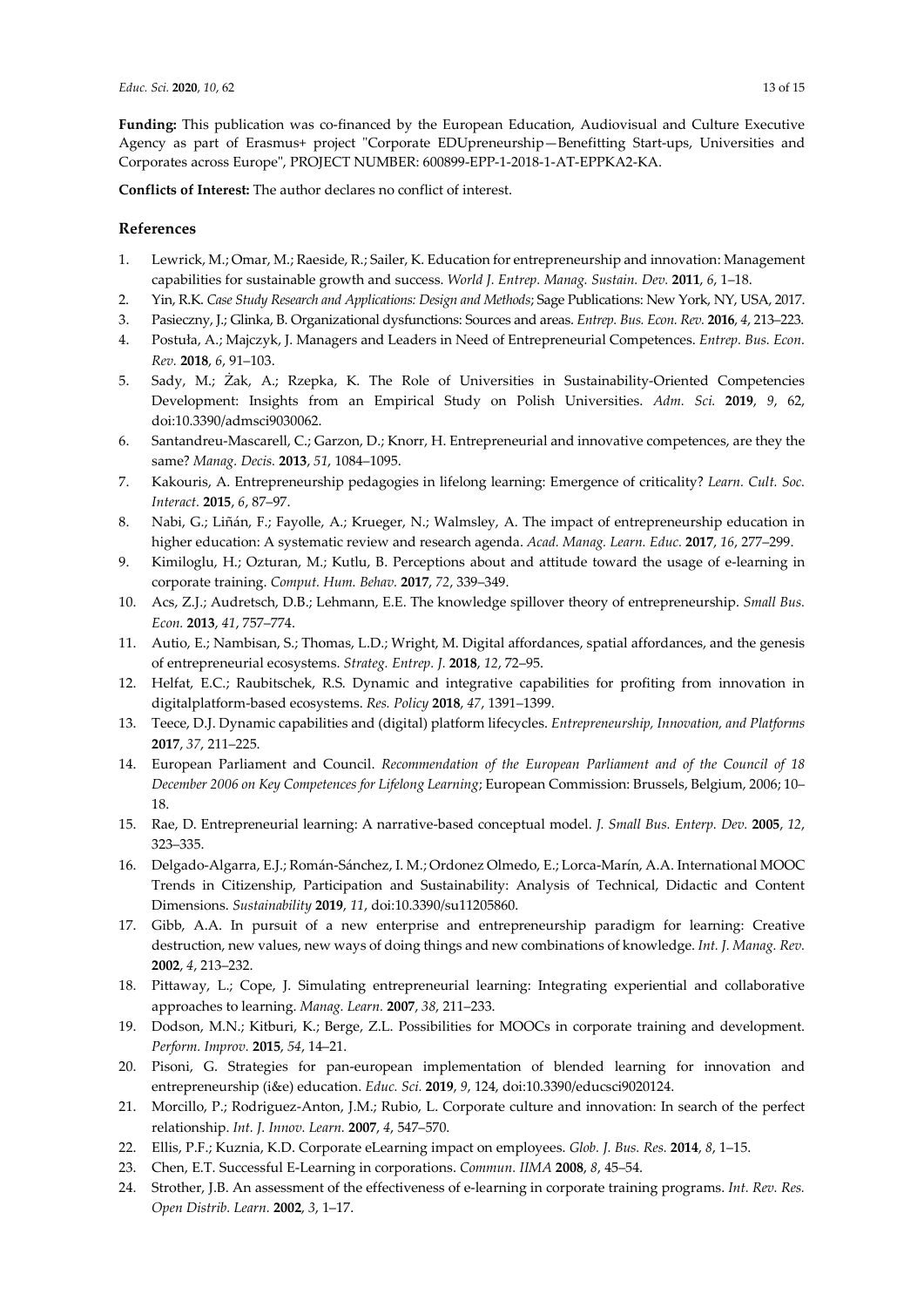- 25. Adler, P.S.; Kwon, S.W. Social capital: Prospects for a New Concept. Acad. Manag. Rev. 2002, 27, 17–40.
- 26. Clarysse, B.; Wright, M.; Bruneel, J.; Mahajan, A. Creating value in ecosystems: Crossing the chasm between knowledge and business ecosystems. Res. Policy 2014, 43, 1164–1176.
- 27. Jack, S.L. The Role, Use and Activation of Strong and Weak Network Ties: A Qualitative Analysis. J. Manag. Stud. 2005, 42, 1233–1259.
- 28. Uzzi, B. Social Structure and Competition in Interfirm Networks: The Paradox of Embeddedness. Adm. Sci. Q. 1997, 42, 35–67.
- 29. Jaffe, A.B. Technological opportunity and spillovers of R&D: Evidence from firms' patents profits, and market value. Am. Econ. Rev. 1986, 76, 984–1001.
- 30. Li, W.; Badr, Y.; Biennier, F. Digital ecosystems: Challenges and prospects. In Proceedings of the International Conference on Management of Emergent Digital EcoSystems, ACM, Addis Ababa, Ethiopia, 28–31 October 2012; pp. 117–122.
- 31. Jansen, D.; Schuwer, R. Institutional MOOC Strategies in Europe Status Report Based on a mApping Survey Conducted in October–December 2014; EADTU: Maastricht, Netherlands, 2018. Availabe online: https://www.surfspace.nl/media/bijlagen/artikel-1763-22974efd1d43f52aa98e0ba04f14c9f3.pdf (accessed on 18 October 2019).
- 32. Meinel, C.; Schweiger, S.A. Virtual Social Learner Community—Constitutive Element of MOOCs. Educ. Sci. 2016, 6, doi:10.3390/educsci6030022.
- 33. Siemens, G. Connectivism: A learning theory for the digital age. Int. J. Ind. Technol. Distance Learn. 2005, 2, 3–10.
- 34. Najafi, H.; Rolheiser, C.; Håklev, S.; Harrison, L. Variations in Pedagogical Design of Massive Open Online Courses (MOOCs) Across Disciplines. Teach. Learn. Inq. 2017, 5, 47–64.
- 35. Karlsson, N.; Godhe, A.L. Creating a Community Rather Than a Course—Possibilities and Dilemmas in an MOOC. Educ. Sci. 2016, 6, doi:10.3390/educsci6020018.
- 36. Conole, G.G. MOOCs as disruptive technologies: Strategies for enhancing the learner experience and quality of MOOCs. Rev. Educ. Distancia 2013, 39. Available online: https://revistas.um.es/red/article/view/234221 (accessed on 12 November 2019).
- 37. Fournier, H.; Kop, R.; Durand, G. Challenges to research in MOOCs. MERLOT J. Online Learn. Teach. 2014, 10, 1–15.
- 38. Kizilcec, R.F.; Saltarelli, A.J.; Reich, J.; Cohen, G.L. Closing global achievement gaps in MOOCs. Science 2017, 355, 251–252.
- 39. Zawacki-Richter, O.; Bozkurt, A.; Alturki, U.; Aldraiweesh, A. What research says about MOOCs–An explorative content analysis. Int. Rev. Res. Open Distrib. Learn. 2018, 19, 242–259.
- 40. Antoncic, J.; Antoncic, B. Employee satisfaction, intrapreneurship and firm growth: A model. Ind. Manag. Data Syst. 2011, 111, 589–607.
- 41. Creswell, J.W. Qualitative Inquiry and Research Design: Choosing Among Five Traditions; Sage: Thousand Oaks, CA, USA, 1998.
- 42. Lee, A.S. Case studies as natural experiments. Hum. Relat. 1989, 42, 117–137.
- 43. Onah, D.F.; Sinclair, J.; Boyatt, R. Dropout rates of massive open online courses: Behavioural patterns. EDULEARN14 Proc. 2014, 1, 5825–5834.
- 44. Salmon, G. E-Tivities, the Key to Active Online Learning, 2nd ed.; Routlegde: London, UK; New York, NY, USA, 2013.
- 45. Ghio, N.; Guerini, M.; Lehmann, E.E.; Rossi-Lamastra, C. The emergence of the knowledge spillover theory of entrepreneurship. Small Bus. Econ. 2015, 44, 1–18.
- 46. Sternberg, R. Entrepreneurship, Proximity and Regional Innovation Systems. Tijdschr. Voor Econ. En Soc. Geogr. 2007, 98, 652-666.
- 47. Caseiro, N.; Coelho, A. The influence of Business Intelligence capacity, network learning and innovativeness on startups performance. J. Innov. Knowl. 2019, 4, 139–145.
- 48. Dini, P.; Iqani, M.; Mansell, R. The (im)possibility of interdisciplinary lessons from constructing a theoretical framework for digital ecosystems. Cult. Theory Crit. 2011, 52, 3–27.
- 49. Yang, L.X.; Yang, X.; Zhijun, Z. MOOC: A New Mode of Integrating and Sharing Knowledge Resources in Colleges and Universities. In Proceedings of the 2016 8th International Conference on Information Technology in Medicine and Education (ITME), Fuzhou, China, 23–25 December 2016.